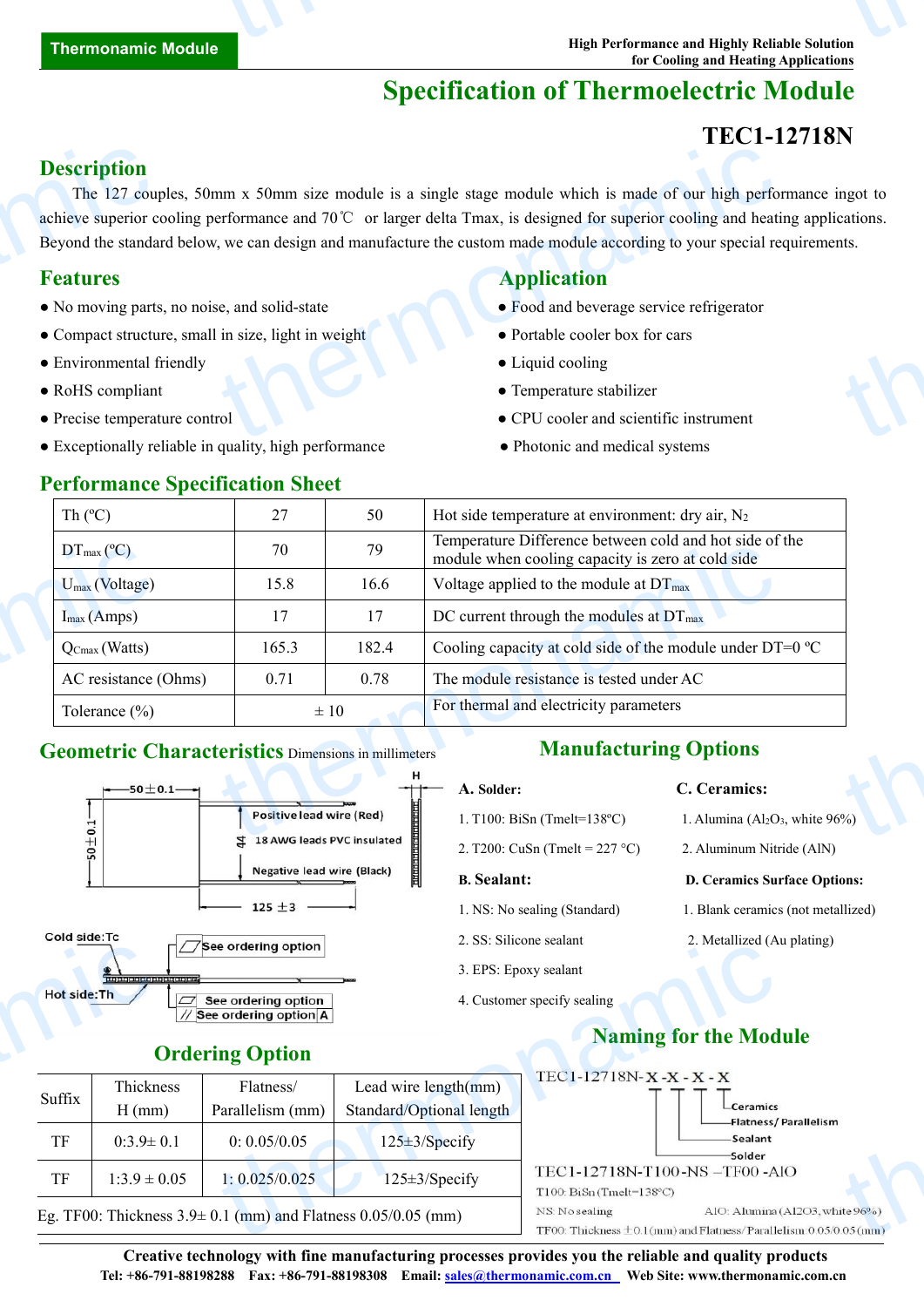$\overline{4}$ 

6

# **Specification of Thermoelectric Module**

# **TEC1-12718N**

 $14$ 



**Creative technology with fine manufacturing processes provides you the reliable and quality products Tel: +86-791-88198288 Fax: +86-791-88198308 Email: sales@thermonamic.com.cn Web Site: www.thermonamic.com.cn**

Standard Performance Graph Qc= f(V)